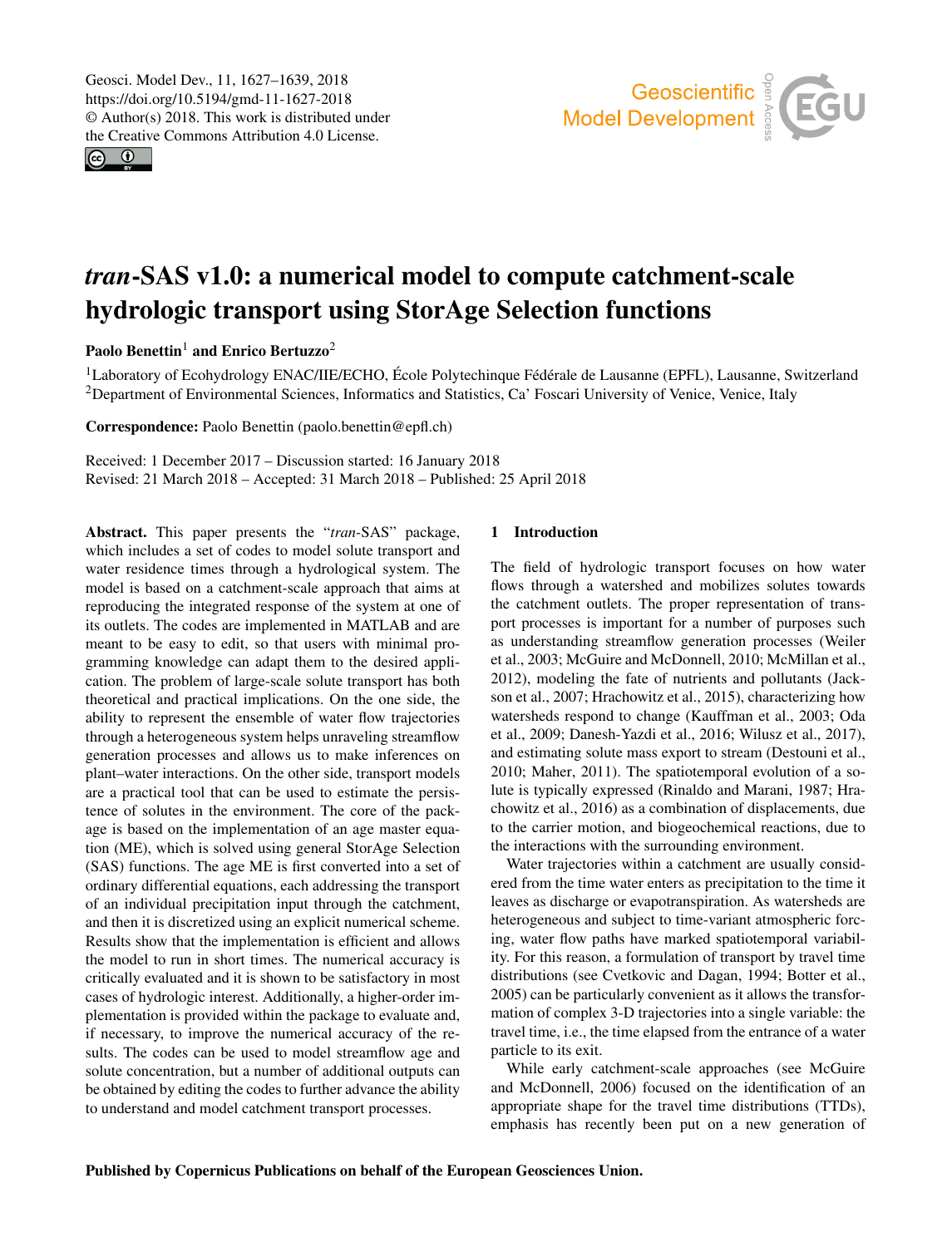catchment-scale transport models, in which TTDs result from a mass balance equation rather than being assigned a priori [\(Botter et al.,](#page-11-13) [2011\)](#page-11-13). As a consequence, TTDs change through time, as observed experimentally (e.g., [Queloz et al.,](#page-11-14) [2015a;](#page-11-14) [Kim et al.,](#page-11-15) [2016\)](#page-11-15) and as required for consistency with mass conservation. This approach has the advantage of being consistent with the observed hydrologic fluxes and follows from the formulation of an age master equation (ME) [\(Botter et al.,](#page-11-13) [2011\)](#page-11-13), describing the age–time evolution of each individual precipitation input after entering the catchment. The key ingredient of this new approach is the "Stor-Age Selection" (SAS) function, which describes how storage volumes of different ages contribute to discharge (and evapotranspiration) fluxes. The direct use of SAS functions has already provided insights on water age in headwater catchments [\(van der Velde et al.,](#page-12-3) [2012,](#page-12-3) [2015;](#page-12-4) [Harman,](#page-11-16) [2015;](#page-11-16) [Benettin et al.,](#page-10-0) [2017b;](#page-10-0) [Wilusz et al.,](#page-12-1) [2017\)](#page-12-1), intensively managed landscapes [\(Danesh-Yazdi et al.,](#page-11-6) [2016\)](#page-11-6), lysimeter experiments [\(Queloz et al.,](#page-11-17) [2015b;](#page-11-17) [Kim et al.,](#page-11-15) [2016\)](#page-11-15), and reachscale hyporheic transport [\(Harman et al.,](#page-11-18) [2016\)](#page-11-18), and it has also been applied to non-hydrologic systems like bird migrations [\(Drever and Hrachowitz,](#page-11-19) [2017\)](#page-11-19). In principle, applications can be extended to any system in which the chronology of the inputs plays a role in the output composition.

The new theoretical formulation has improved capabilities, including being less biased to spatial aggregation [\(Danesh-Yazdi et al.,](#page-11-20) [2017\)](#page-11-20) as opposed to traditional methods like the lumped convolution approach (e.g., [Maloszewski](#page-11-21) [and Zuber,](#page-11-21) [1993\)](#page-11-21), but the numerical implementation of the governing equations is more demanding. This can represent a barrier to the diffusion of the new models, preventing their widespread use in transport processes investigation. To make the use of the new theory more accessible, the *tran*-SAS package includes a basic numerical model that solves the age ME using arbitrary SAS functions. The model is developed to simulate the transport of tracers in watershed systems, but it can be extended to other hydrologic systems (e.g., water circulation in lakes and oceans). The numerical code is written in MATLAB and it is intended to be intuitive and easy to edit; hence minimal programming knowledge should be sufficient to adapt it to the desired application.

The specific objectives of this paper are to (i) provide a numerical model that solves the age master equation with any form of the SAS functions in a computationally efficient way, (ii) show the potential of the model for simulating catchmentscale solute transport, and (iii) assess the numerical accuracy of the model for different aggregation time steps.

#### 2 Model description

The model implemented in *tran*-SAS solves the age ME by means of general SAS functions and uses the solution to compute the concentration of an ideal tracer (conservative and passive to vegetation uptake) in streamflow. The model is described here using hydrologic terminology and applications.

#### <span id="page-1-0"></span>2.1 Definitions

The general theoretical framework relies on the works by [Botter et al.](#page-11-13) [\(2011\)](#page-11-13), [van der Velde et al.](#page-12-3) [\(2012\)](#page-12-3), [Harman](#page-11-16) [\(2015\)](#page-11-16) and [Benettin et al.](#page-10-1) [\(2015b\)](#page-10-1). Here, we consider a typical hydrologic system with precipitation  $J(t)$  as input and evapotranspiration  $ET(t)$  and streamflow  $Q(t)$  as outputs. The total system storage is obtained as  $S(t) = S_0 + V(t)$ , where  $S_0$  is the initial storage in the system and  $V(t)$  is the storage variations obtained from the hydrologic balance equation  $dV/dt = J - ET - Q$ .

The system state variable is the age distribution of the water storage. Indeed, at any time  $t$ , the water storage is comprised of precipitation inputs that occurred in the past and that have not left the system yet. Each of these past inputs can be associated with an age  $T$ , representing the time elapsed since its entrance into the watershed. Hence, at any time  $t$ the storage is characterized by a distribution of ages  $p_S(T, t)$ . Similarly, discharge and evapotranspiration fluxes are characterized by age distributions  $p_Q(T, t)$  and  $p_{ET}(T, t)$ , respectively. Each water parcel in storage can also be characterized by its solute concentration  $C_S(T, t)$ , which in case of an ideal tracer is equal to the concentration of precipitation upon entering the catchment  $C_J(t-T)$ . Tracer concentration in streamflow is indicated as  $C_Q$ . A useful, transformed version of the storage age distribution is the rank storage  $S_T$ , which is defined as  $S_T(T, t) = S(t) \int_0^T p_S(\tau, t) d\tau$  and represents the volume in storage younger than  $T$  at time  $t$ .

The key element of the formulation is the SAS function, which formalizes the functional relationship between the age distribution of the system storage and that of the outflows. Different forms have been proposed to express the SAS function directly as a function of age or as a derived distribution of the storage age distribution, (e.g., absolute, fractional or ranked SAS functions; see [Harman,](#page-11-16) [2015\)](#page-11-16). For numerical convenience, here SAS functions are expressed in terms of cumulative distribution functions (CDFs) of the rank storage, for both discharge  $(\Omega_O(S_T, t))$  and evapotranspiration  $(\Omega_{\text{ET}}(S_T, t))$ . Namely,  $\Omega_O(S_T, t)$  is, at any time t, the fraction of total discharge which is produced by  $S_T(T, t)$ . Hence, it is equal to the fraction of discharge younger than  $T$ . The corresponding probability density functions are indicated as  $\omega_O(S_T, t)$  and  $\omega_{\text{ET}}(S_T, t)$ . The main model variables are illustrated in Fig. [1.](#page-2-0)

#### 2.2 The age master equation

The age ME [\(Botter et al.,](#page-11-13) [2011\)](#page-11-13) can be seen as a hydrologic balance applied to every parcel of water stored in the catchment. Two different equations can be formulated that describe the forward-in-time or the backward-in-time process [\(Benettin et al.,](#page-10-1) [2015b;](#page-10-1) [Calabrese and Porporato,](#page-11-22) [2015;](#page-11-22)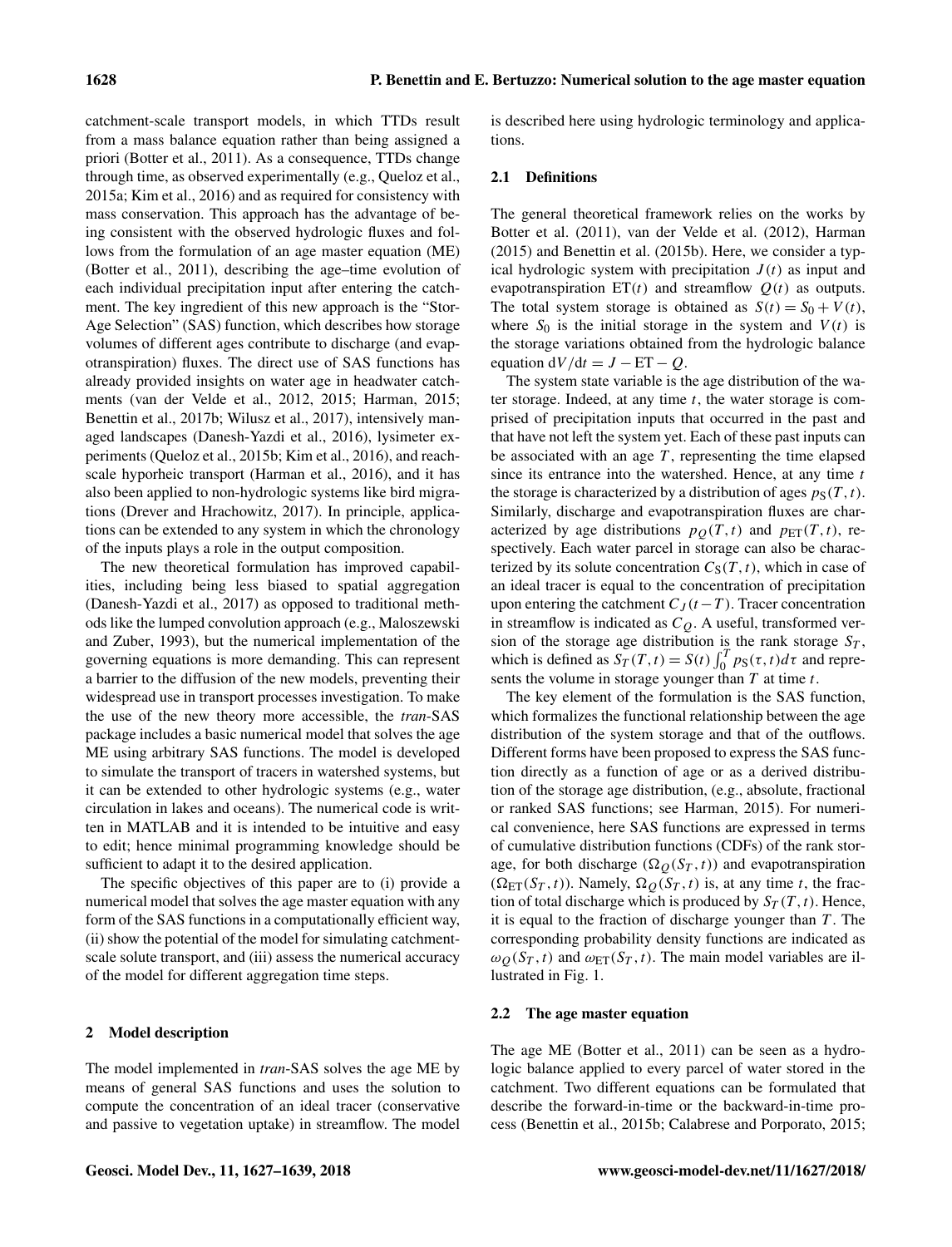<span id="page-2-0"></span>

Figure 1. Conceptual illustration of the main variables of the theoretical formulation. Precipitation volumes are represented through colored circles, with darker colors indicating the older precipitations with respect to current time  $t$ . Due to transport and mixing processes, precipitation volumes are retained in the catchment storage and released to streamflow (a). Both the catchment storage and its outfluxes are characterized by a distribution of ages (b, c). For example, the youngest water (age  $t - t_4$ , light blue color) accounts for 8/20 of the storage and 3/8 of streamflow. By cumulating such distributions one gets the rank storage  $S_T(T, t)$  and the cumulative discharge age distribution  $P_Q(T, t)$  (d, e, red lines). The relationship between  $S_T(T, t)$  and  $P_Q(T, t)$  is quantified by the SAS function  $\Omega_Q(S_T, t)$  (f).

[Rigon et al.,](#page-12-5) [2016\)](#page-12-5). Here, we focus on the backward form, as it is the most convenient to model solute concentration in streamflow. The backward form of the ME can be written in a number of equivalent forms that have been proposed in the literature (e.g., [Botter et al.,](#page-11-13) [2011;](#page-11-13) [van der Velde et al.,](#page-12-3) [2012;](#page-12-3) [Harman,](#page-11-16) [2015\)](#page-11-16). Here, we employ the cumulative version, which has a less intuitive physical interpretation but a better suitability to numerical implementation. The complete set of equations reads as follows.

$$
\frac{\partial S_T(T,t)}{\partial t} + \frac{\partial S_T(T,t)}{\partial T} = \tag{1}
$$

$$
J(t) - Q(t) \Omega_Q(S_T(T, t), t) - ET(t) \Omega_{ET}(S_T(T, t), t)
$$

Initial condition:  $S_T(T, t = 0) = S_{T_0}$ (2)

Boundary condition: 
$$
S_T(T = 0, t) = 0
$$
 (3)

The initial condition  $S_{T_0}$  indicates some initial distribution of the rank storage at time 0. Note that to ensure that  $p<sub>S</sub>$ ,

 $p_Q$  and  $p_{ET}$  are distributions over the age domain (0, + $\infty$ ), the SAS functions must verify the condition  $\Omega_Q(S_T \to$  $S(t), t$  =  $\Omega_{\text{ET}}(S_T \rightarrow S(t), t) = 1$ . This condition, however, is automatically verified as the SAS functions were defined as CDFs.

The solution of Eq. [\(1\)](#page-2-1) gives the rank storage  $S_T(T, t)$ , from which the discharge age distributions  $p_Q(T, t)$  can be obtained as

<span id="page-2-1"></span>
$$
p_Q(T,t) = \frac{\partial P_Q(T,t)}{\partial T} = \frac{\partial \Omega_Q(S_T(T,t),t)}{\partial T} = \frac{\partial \Omega_Q(S_T,T,t)}{\partial S_T} \frac{\partial S_T}{\partial T},
$$
\n(4)

where  $P_Q(T, t)$  is the cumulative distribution of  $p_Q(T, t)$ and  $P_Q(T, t) = \Omega_Q(S_T, t)$  by definition. Stream solute con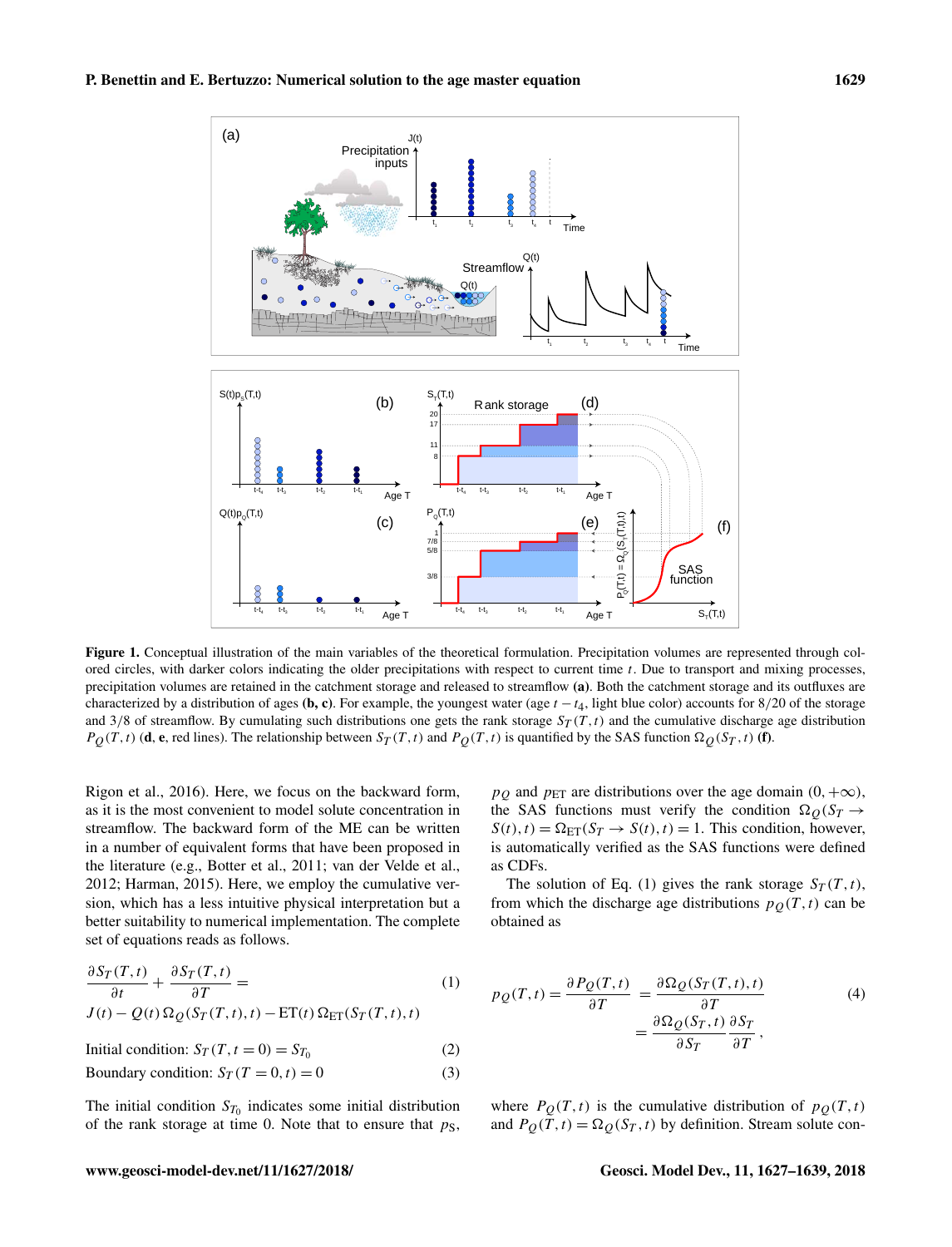centration  $C_Q(t)$  follows from

$$
C_Q(t) = \int\limits_0^\infty C_S(T, t) p_Q(T, t) dT.
$$
 (5)

The same reasoning applies to the age distributions and concentration of the evapotranspiration flux.

#### 2.3 The SAS functions

As explained in Sect. [2.1,](#page-1-0) SAS functions are CDFs over the finite interval  $[0, S(t)]$ . A simple class of probability distributions that is suitable to serve as an SAS function is the power-law distribution [\(Queloz et al.,](#page-11-17) [2015b;](#page-11-17) [Benettin et al.,](#page-10-0) [2017b\)](#page-10-0), which takes the form

<span id="page-3-0"></span>
$$
\Omega(S_T, t) = \left[\frac{S_T(T, t)}{S(t)}\right]^k = \left[\frac{S_T(T, t)}{S_0 + V(t)}\right]^k.
$$
\n(6)

The parameter  $k \in (0, +\infty)$  controls the affinity of the outflow for relatively younger or older water in storage. Specifically,  $k < 1$  [ $k > 1$ ] implies affinity for young (old) water, whereas the case  $k = 1$  represents random sampling, i.e., outfluxes select water irrespective of its age.  $k$  can be conveniently made time variant (e.g., dependent on the system wetness) to account for possible changes in the properties of the system (see [van der Velde et al.,](#page-12-4) [2015;](#page-12-4) [Harman,](#page-11-16) [2015\)](#page-11-16). Equation [\(6\)](#page-3-0) also requires knowledge of the initial storage in the system  $S_0$ , which can be difficult to estimate experimentally and it is often treated as a calibration parameter. When using power-law SAS functions for both  $Q$  and ET, the system only requires three calibration parameters:  $k_O$ ,  $k_{ET}$  and  $S_0$ . Different classes of probability distributions can be used to have more flexibility in the SAS function shape, e.g., the beta [\(van der Velde et al.,](#page-12-3) [2012;](#page-12-3) [Drever and Hrachowitz,](#page-11-19) [2017\)](#page-11-19) or the gamma [\(Harman,](#page-11-16) [2015;](#page-11-16) [Wilusz et al.,](#page-12-1) [2017\)](#page-12-1) distributions. Such functions can be more difficult to implement numerically, but they are usually available in software libraries.

#### <span id="page-3-2"></span>2.4 The special case of well-mixed or random sampling

In case all the outflows remove the stored ages proportionally to their abundance, the outflow age distributions become a perfect sample (or random sample, RS) of the storage age distribution. The SAS functions in this case assume the linear form  $\Omega_O(S_T, t) = \Omega_{\text{ET}}(S_T, t) = S_T(T, t)/S(t)$  and Eq. [\(1\)](#page-2-1) has the analytical solution [\(Botter,](#page-10-2) [2012\)](#page-10-2)

$$
p_{S}(T, t) = p_{Q}(T, t)
$$
\n
$$
= \frac{J(t - T)}{S(t)} \exp\left[-\int_{t - T}^{t} \frac{Q(\tau) + ET(\tau)}{S(\tau)} d\tau\right].
$$
\n(7)

Equation [\(7\)](#page-3-1) can be seen as a generalization of the linear reservoir equation to fluctuating storage. Indeed, in the special case of a stationary system, where  $J = Q + ET$  and the ratio  $J/S$  is a constant c, Eq. [\(7\)](#page-3-1) takes the simple form  $p_S(T) = c \exp(-c T).$ 

#### 3 Model implementation

#### 3.1 Problem discretization

Equation [\(1\)](#page-2-1) does not have an exact solution, except for the particular case of randomly sampled storage (Sect. [2.4\)](#page-3-2). Thus in general a numerical implementation is required. Following the approach by [Queloz et al.](#page-11-17) [\(2015b\)](#page-11-17) and [Harman](#page-11-16) [\(2015\)](#page-11-16), the partial differential equation (Eq. [1\)](#page-2-1) is first converted into a set of ordinary differential equations using the method of characteristics. Indeed, along a characteristic line of the type  $t = T + t_0$ , Eq. [\(1\)](#page-2-1) simplifies into an ordinary differential equation in the single variable  $T$ :

<span id="page-3-3"></span>
$$
\frac{dS_T(T, T + t_0)}{dT} = J(T + t_0) - Q(T + t_0) \Omega_Q(S_T, T + t_0)
$$
\n
$$
- ET(T + t_0) \Omega_{ET}(S_T, T + t_0),
$$
\n(8)

with initial conditions  $S_T(0, t_0) = 0$ . In this context, reformulating the problem along characteristic lines means following the variable  $S_T(T, T + t_0)$ , i.e., the fraction of storage younger than the water input entered in  $t_0$ . This can be equally interpreted as the amount of water storage entered after time  $t_0$ . The solution  $S_T(T, T+t_0)$  starts from the value 0, corresponding to the initial time  $t_0$ . Then, as time (and age) grows,  $S_T(T, T + t_0)$  increases when precipitation J introduces younger water into the system and decreases when outfluxes  $Q$  and ET withdraw water younger than  $T$ . Water entered after  $t_0$  gradually replaces the water entered before  $t_0$  and for very large T the solution reaches (asymptotically) the total storage in the system, as no water that had entered before  $t_0$  is still present in the system.

We discretize time and age using the same time steps  $\Delta T = \Delta t = h$ , resulting in  $T_i = i \cdot h$  and  $t_j = j \cdot h$ , with  $i, j \in$  $\mathbb N$  and we use the convention that the discrete variables  $T_i$ and  $t_i$  refer to the beginning of the time step. To simplify the notation, square brackets are used to indicate the numerical evaluation of a function and the indexes  $i$  and  $j$  are used for  $T_i$  and  $t_i$ , respectively. For example,  $f[i, j]$  indicates the numerical evaluation of function  $f(T_i, t_i)$ . The conventions used for the discretization are illustrated in Fig. [2.](#page-4-0) For numerical convenience and because real-world data often represent an average over a certain time interval, all fluxes  $(J, \mathcal{L})$  $Q$ , ET) are considered as averages over the time step  $h$  (e.g.,  $J[j] = 1/h \int_{jh}^{(j+1)h} J(\tau) d\tau$ ). As a consequence, storage variations obtained from a hydrologic balance are linear during a time step and each value refers to the beginning of the time step.

<span id="page-3-1"></span>To solve Eq. [\(8\)](#page-3-3), we implement a forward Euler scheme. This explicit numerical scheme is intuitive and fast to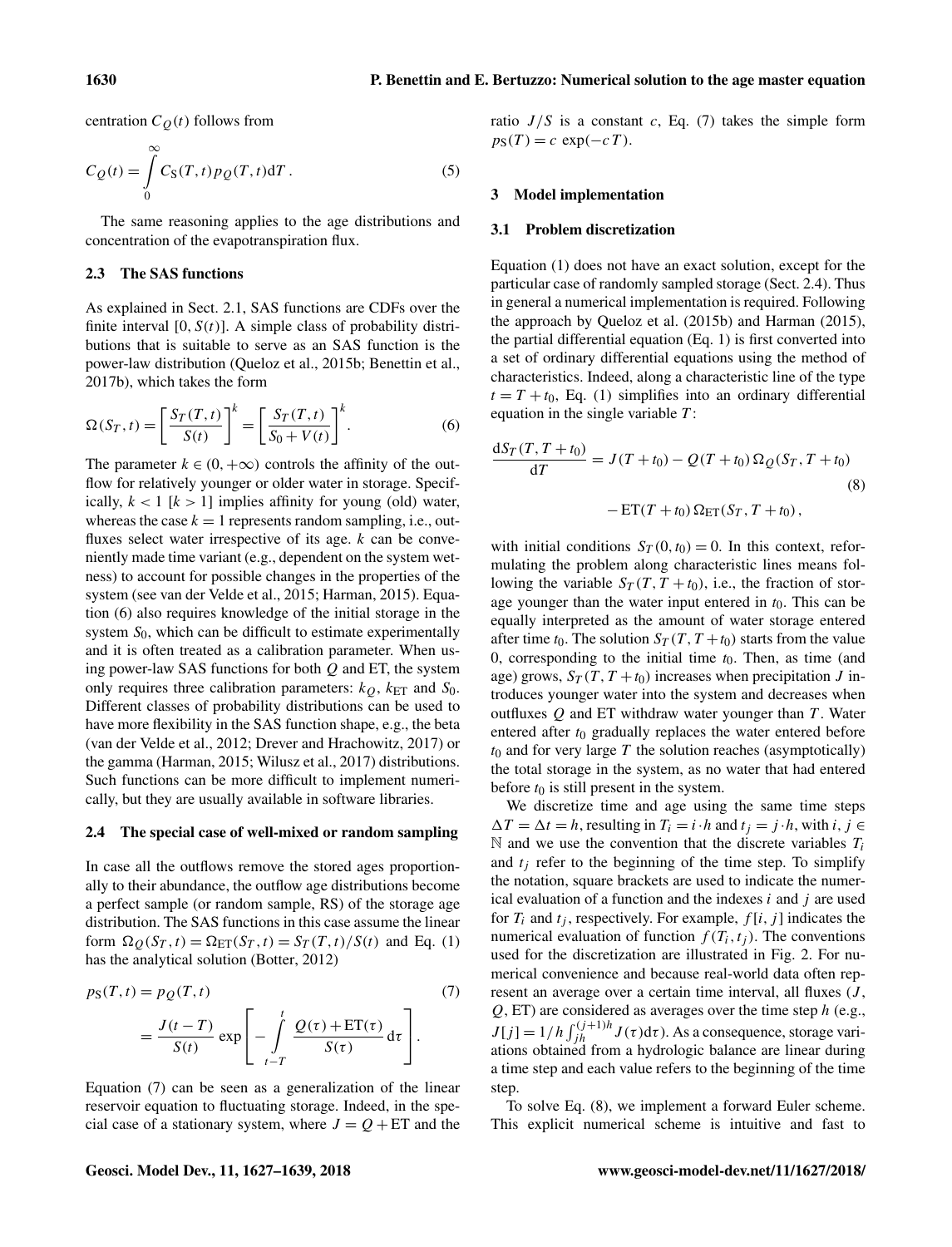<span id="page-4-0"></span>

Figure 2. Illustration of the conventions used to discretize the time domain. Time steps have a fixed length  $h$  (e.g., 12 h) and each time step j starts in  $t_j = j \cdot h$ . The numerical evaluation of a function f at time  $t_j$  is indicated as  $f[j]$ .

solve, and its numerical accuracy is shown to be satisfactory for many hydrologic applications (see model verifica-tion, Sect. [5.1\)](#page-6-0). By terming  $\Omega[i, j] = \Omega(S_T[i, j], t_i)$ , the discretized problem becomes

$$
S_T[i+1, j+1] = (9)
$$
  
\n
$$
S_T[i, j] + h \cdot (J[j] - Q[j] \Omega_Q[i, j] - ET[j] \Omega_{ET}[i, j])
$$

for i,  $j \in [0, N]$ , with N indicating the number of time steps in the simulation, and boundary condition  $S_T[0, j] = 0$ . In a pure forward Euler scheme, this boundary condition implies that  $\Omega[0, j] = \Omega(0, t_i) = 0$ , meaning that no input can be part of an output during the same time step. This can be a limitation for catchment applications, where "event" water is often not negligible and it can bear important information on catchment form and function. For this reason, in Eq. [\(9\)](#page-4-1) we use a modified  $\Omega^*$  defined as

<span id="page-4-3"></span>
$$
\Omega^*[i,j] = \Omega(S_T[i,j] + e[j], t_j),\tag{10}
$$

where  $e[j]$  is an estimate of the youngest water stored in the system at the end of time step  $j$ . Such an estimate is obtained here as  $e[j] = \max(0, J[j] - Q[j] \Omega_O[0, j - 1] -$ ET[j] $\Omega_{ET}[0, j-1]$ , i.e., it is a water balance for current precipitation input using the SAS functions evaluated at a previous time step. The classic Euler scheme is returned if  $e[j] = 0$ . This modification of the classic numerical scheme only affects the behavior of the youngest age in the system and it is a simple and efficient way to account for transport of event water. The accuracy of this numerical scheme is evaluated in Sect. [5.1.](#page-6-0)

#### <span id="page-4-4"></span>3.2 Numerical routine

The model solves Eq. [\(9\)](#page-4-1) by implementing an external forloop on  $j$  (i.e., on the chronological time) and an internal forloop on *i* (i.e., on the ages). This means that during one time step  $j$  all the characteristic curves (Eq. [9\)](#page-4-1) are updated by one time step. The internal loop is implemented using vector operations. The vector length is indicated as  $n_j$  and it depends on the number of age classes (which is also the number of characteristic curves) that are included in the computations at time  $j$  (see Sect. [3.3\)](#page-4-2). At any time step, the two fundamental operations to solve the discretized ME are

- compute  $\Omega_{Q}^{*}[i, j]$  and  $\Omega_{ET}^{*}[i, j]$  using Eq. [\(10\)](#page-4-3)
- compute  $S_T[i, j]$  using Eq. [\(9\)](#page-4-1) for  $i \in [1, n_i]$ .

To compute the model output, further operations are required. In particular,

- update  $C_S[i, j] = C_J[i j]$ , which is valid for conservative solutes entering through precipitation;
- compute  $p_O[i, j] \cdot h = \Omega_O[i, j] \Omega_O[i 1, j];$
- compute  $C_Q[j] = \sum_{i=1}^{n_j} C_S[i, j] \cdot p_Q[i, j] \cdot h$ .

Starting from these basic routines, many additional operations can be implemented to, for example, characterize the nonconservative behavior of solutes or to compute some age distribution statistics.

#### <span id="page-4-2"></span><span id="page-4-1"></span>3.3 Additional numerical details

A first issue that the model needs to take into account is that age distributions are defined over an age domain  $[0,+\infty)$ , meaning that the rank storage is made of an infinite number of elements where the oldest elements typically represent infinitesimal stored volumes. To have a finite number of elements in the computations, an arbitrary old fraction of rank storage can be considered as a single undifferentiated volume of "older" water. This allows us to merge a high number of very little residual volumes into a single old pool. Note that the term old should be used carefully as its definition depends on the particular system under consideration and it may differ depending on the characteristic timescales of the solute used to infer water age [\(Benettin et al.,](#page-10-3) [2017a\)](#page-10-3). The old pool is defined here as the volume  $S_T(T, t) > S_{\text{th}}$ , where  $S<sub>th</sub>$  is a numerical parameter that can be fixed for each different application.  $S_{\text{th}}$  also defines the age  $T_{\text{th}}$ , corresponding to  $S(T = T_{\text{th}}, t) = S_{\text{th}}$ , which indicates the oldest age that is computed individually. Numerically, the parameter  $S_{th}$  controls the number  $n_i$  of age classes (or equivalently rank storage volumes) that are taken into account in the computations.  $S<sub>th</sub>$  should be chosen so that the number of elements used in the computations remains small but the numerical accuracy is not compromised. It can be convenient to define a nondimensional threshold  $f_{\text{th}} \in [0, 1]$  such that  $S_{\text{th}} = f_{\text{th}} S(t)$ . In this case, a value  $f_{\text{th}} = 0.9$  means that the old pool comprises the oldest 10 % of the water storage. When  $f_{\text{th}} = 1$  no old pool is taken into account. Once a storage element is merged to the old pool, its individual age and concentration properties cannot be retrieved, but the mean properties of the old pool like the mean solute concentration are preserved.

A second, connected problem regards the initial conditions of the system, i.e., the unknown storage age distribution and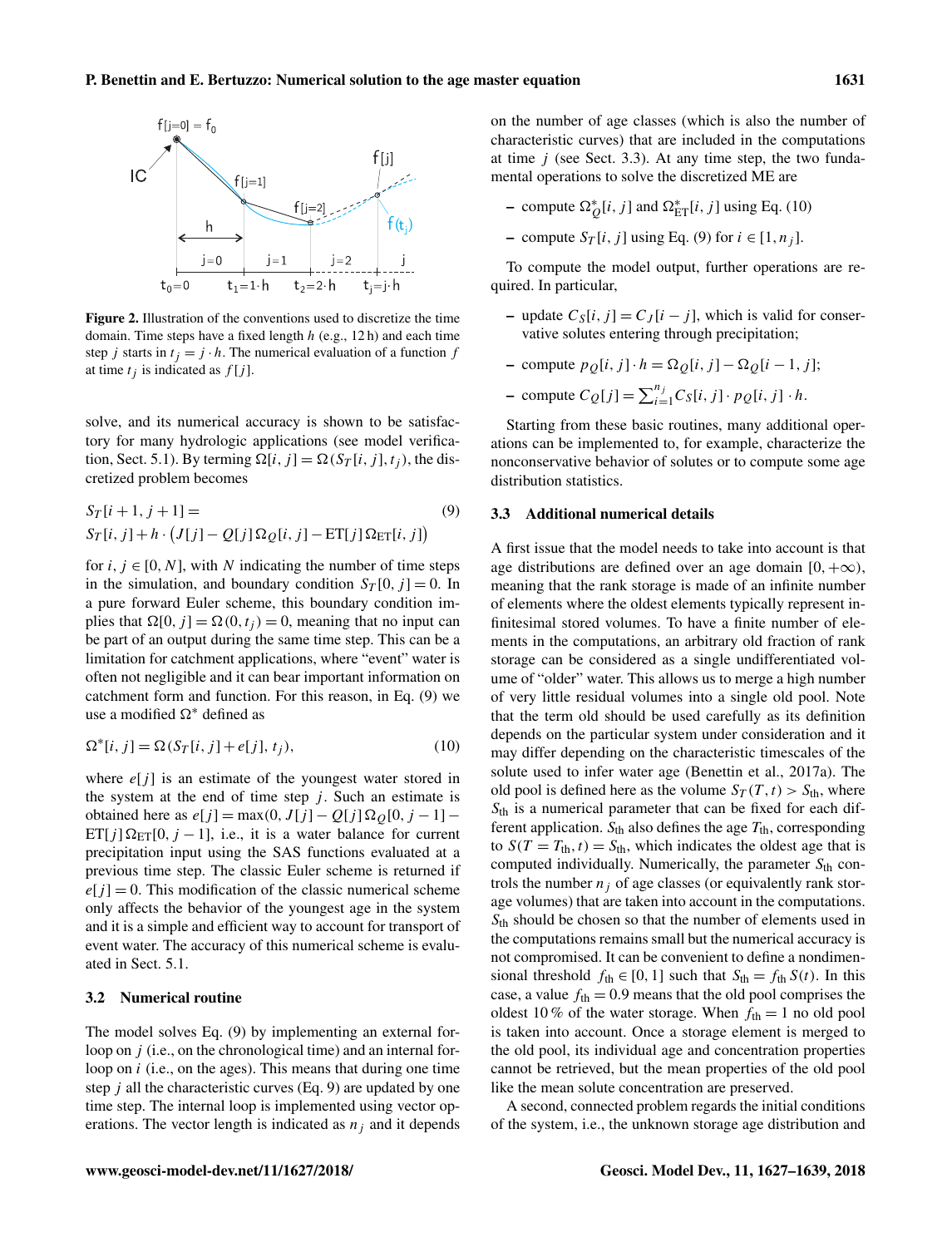solute concentration to be used at the beginning of the calculations. In the absence of information, the initial storage can be considered as one single old pool; hence the initial number of age classes  $n_0$  is equal to 1. Once computations start, new elements are introduced and accounted for in the balance, reducing the impact and the influence of the initial conditions. The old pool gets progressively smaller (and vector length  $n_j$ larger) until it reaches the stationary value defined by  $S_{th}$ . An initial spinup period can be used to initialize the ME balance and reduce the size of the initial old water pool. This is particularly indicated when modeling solutes with long turnover times like tritium. The influence of the initial conditions decreases with time, but given the long timescales that may characterize transport processes, it is likely never completely exhausted. This has little impact on the output concentration but it limits the maximum computable age to the time elapsed since the start of the simulation.

The computational time of a simulation can be reduced by not accounting for zero-precipitation inputs as they have no influence in the balance but increase the number of operations required at each time step. In such a case, however, the position of an element in the vector does not correspond with its age anymore and age has to be counted separately. To keep the model intuitive, we decided to not remove zeroprecipitation inputs.

#### <span id="page-5-1"></span>4 Application example

Application of the approach requires knowledge of the input or output water fluxes to or from the catchment, the input solute concentration, and the initial conditions for the water storage magnitude and concentration. Then, an SAS function must be specified for each outflow. The code comes with example virtual data that can be used to evaluate the model capabilities. Hydrologic data for 4 years were obtained from recorded precipitation and streamflow at the Mebre-Aval catchment near Lausanne (CH). Evapotranspiration was obtained from regional daily estimates around the Lausanne area and modified to match the long-term mass balance. On average, yearly precipitation is 1100 mm, discharge is 580 mm (53 % of precipitation) and evapotranspiration is 520 mm. The storage variations, computed by solving the hydrologic balance, were normalized to the interval [0,1] to serve as a nondimensional metric of catchment wetness (variable wi). Overall, the data are not meant to be representative of a particular location, but they constitute a realistic set of hydrologic variables to test the model.

The code was run on the example data using the four illustrative shapes for the discharge SAS function listed in Table [1.](#page-5-0) All simulations share the following settings: 12 h time step, 4-year spinup period obtained by repeating the example data, storage threshold  $f_{\text{th}} = 1$  (i.e., no old-pool schematization), initial storage parameter  $S_0 = 1000$ , and evapotranspiration SAS function selected as a power law with parame-

<span id="page-5-0"></span>Table 1. Description of the discharge SAS functions used in the application. All the functions were tested with the same initial total storage  $S_0 = 1000$  mm.

| Name       | Type                   | Parameters              | Value      |
|------------|------------------------|-------------------------|------------|
| $\omega_1$ | Power law time variant | $\frac{k_{Q1}}{k_{Q2}}$ | 0.3<br>0.9 |
| $\omega_2$ | Power law              | $k_{O}$                 | 0.7        |
| $\omega$ 3 | Random sampling        |                         |            |
| $\omega_4$ | <b>Beta</b>            | a<br>h                  | 1.5<br>0.8 |

ter  $k = 1$  (equivalent to a random sampling). The different shapes for the discharge SAS function were selected to test different functional forms (power law, power law time variant, beta distribution) and to illustrate the transition from the preferential release of younger water volumes (examples  $\omega_1$ and  $\omega_2$ ) to the random sampling case  $(\omega_3)$  and the preferential release of older waters  $(\omega_4)$ . The time-variant power-law SAS  $(\omega_1)$  was obtained by using Eq. [\(6\)](#page-3-0) with a time-variant exponent  $k(t) = k_{O1} + [1 - wi(t)](k_{O2} - k_{O1})$ , with parameters  $k_{O1}$  and  $k_{O2}$  corresponding to the exponent k during the wettest (wi  $= 1$ ) and driest (wi  $= 0$ ) conditions. This parameter choice is used for illustration purposes and should not be taken as representative of a general catchment behavior.

Two different examples of solute transport were simulated in the test. In the first case, solute input concentration was generated by adding noise to a sinusoidal wave with an annual cycle. This example can be representative of atmospheric tracers with a yearly period (like stable water isotopes). In the second case, the initial storage was set to a concentration of  $100 \text{ mg L}^{-1}$  and any subsequent input was assigned a concentration of  $0 \text{ mg } L^{-1}$ , causing the system to dilute. This example can be representative of a diluting system, e.g., a catchment with conservative agricultural inputs like chloride [\(Martin et al.,](#page-11-23) [2004;](#page-11-23) [van der Velde et al.,](#page-12-6) [2010\)](#page-12-6) that undergoes a step reduction. Results of both examples are shown in Fig. [3.](#page-6-1)

Each discharge SAS function simulates different transport mechanisms and provides rather different outputs, both in terms of water age and streamflow concentration. In the first solute transport example (Fig. [3a](#page-6-1)), discharge concentration gets progressively damped and shifted as the SAS function moves from younger-water preference to older-water preference. The travel time distributions extracted for 15 February 2016 (Fig. [3d](#page-6-1)) show that the median age of streamflow may vary by a factor of 3–8 simply based on the selection of the SAS function (i.e., leaving the storage parameter unchanged). The affinity for younger water is rather typical in catchments, at least during wet conditions, while the release of older water is more representative of soil columns or aquifers. The second solute example (Fig. [3b](#page-6-1)) evaluates the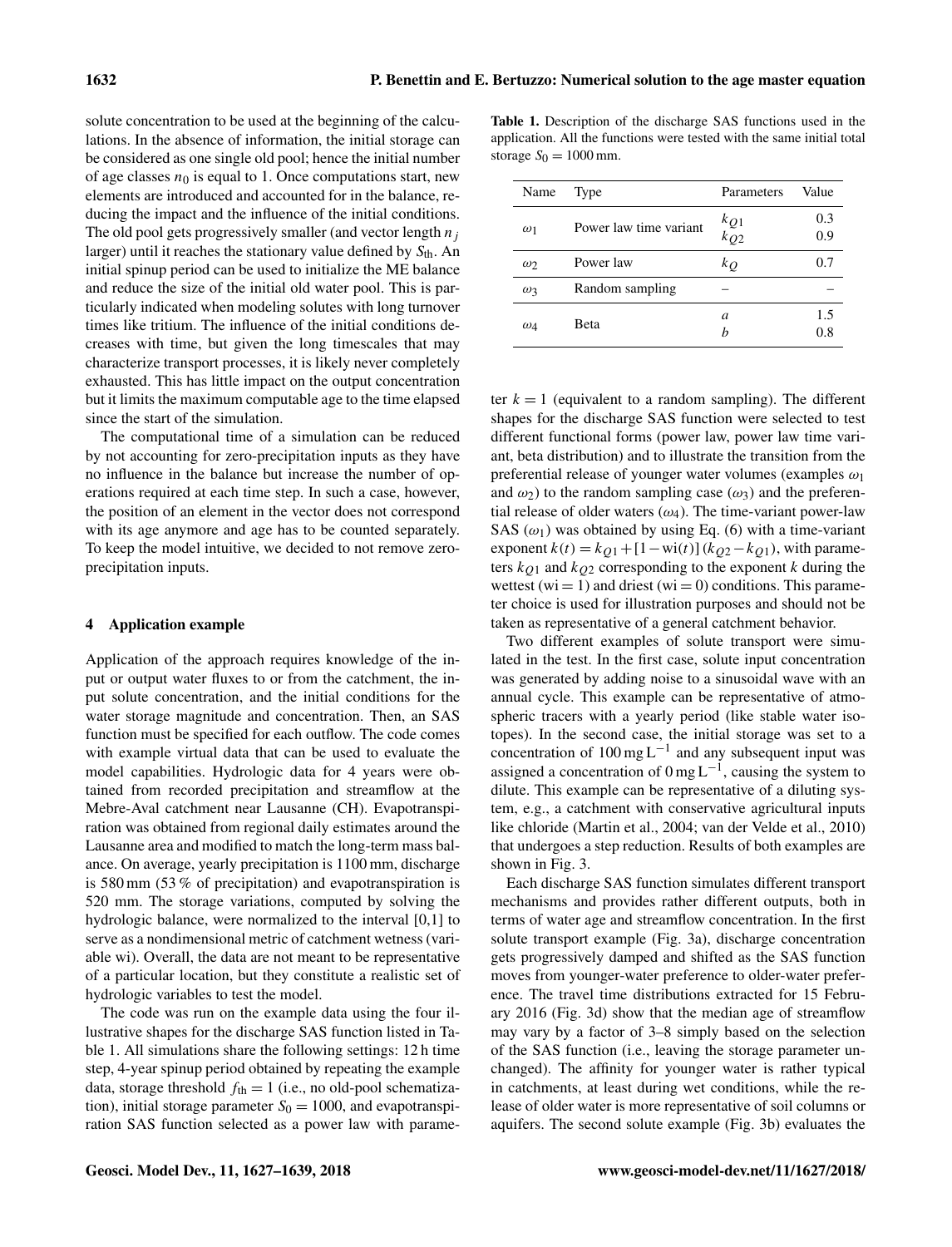<span id="page-6-1"></span>

Figure 3. Example of results that can be obtained from the model. (a) Streamflow solute response in the case of sinusoidal tracer input; (b) streamflow solute response in the case of step reduction of the tracer input; (c) illustration of the different  $\omega<sub>O</sub>$  used in the simulations and listed in Table [1](#page-5-0) (as  $\omega_1$  is time variant; its possible shapes are represented by a colored band); (d) cumulative streamflow travel time distributions (TTDs) extracted on a specific day (15 February 2016, indicated with a cross in a and b). All simulations share the same settings and only differ in the choice of the  $\omega<sub>O</sub>$  function.

"memory" of a system, i.e., the time needed to adapt to a new condition. Again, the preferential release of older storage volumes and the implied lack of young water in streamflow makes the system response more damped. However, this also means that the old water gets depleted faster; hence in the long term the trend may be reversed and the residual legacy of the initial conditions may be stronger in systems with a high affinity for younger water. This is visible in Fig. [3b](#page-6-1) right after year 2, although the effect is very mild in this case. The time-variant SAS function  $(\omega_1)$  is particularly illustrative in this example because it shows that streamflow concentration can increase in time (e.g., around year 1 in Fig. [3b](#page-6-1)), even in the absence of new solute input, just as a consequence of the changing transport mechanisms.

Overall, these quick examples were used to illustrate the model capabilities and to show that results may change significantly depending on the choice of the parameters. A sensitivity analysis is generally advised to identify the parameters that have the highest impact on model results. For example, previous catchment studies (e.g., [Benettin et al.,](#page-10-0) [2017b\)](#page-10-0) highlighted the challenge in constraining the SAS function of ET flux when based on streamflow concentration measurements only. As a consequence, the hypothesis of random sampling for the ET flux is often as valid as the preference for the younger or older stored water, but it is more parsimonious. Different model outputs are affected by parameters in different ways, and water ages (for example the median age, Fig. [3d](#page-6-1)) are typically more sensitive than solute concentration to parameter variations. The low computational times of the model aid the development of sensitivity analyses.

#### 5 Discussion

### <span id="page-6-0"></span>5.1 Model verification

Here we evaluate the numerical accuracy of the model in computing the solution of the age ME (i.e., the rank storage  $S_T$ ) and streamflow concentration  $C_Q$ . The numerical model is first evaluated by comparing our modified Euler solution (Eq. [9\)](#page-4-1) to a numerical implementation of the analytic solution (Eq. [1\)](#page-2-1). This comparison is only possible for the case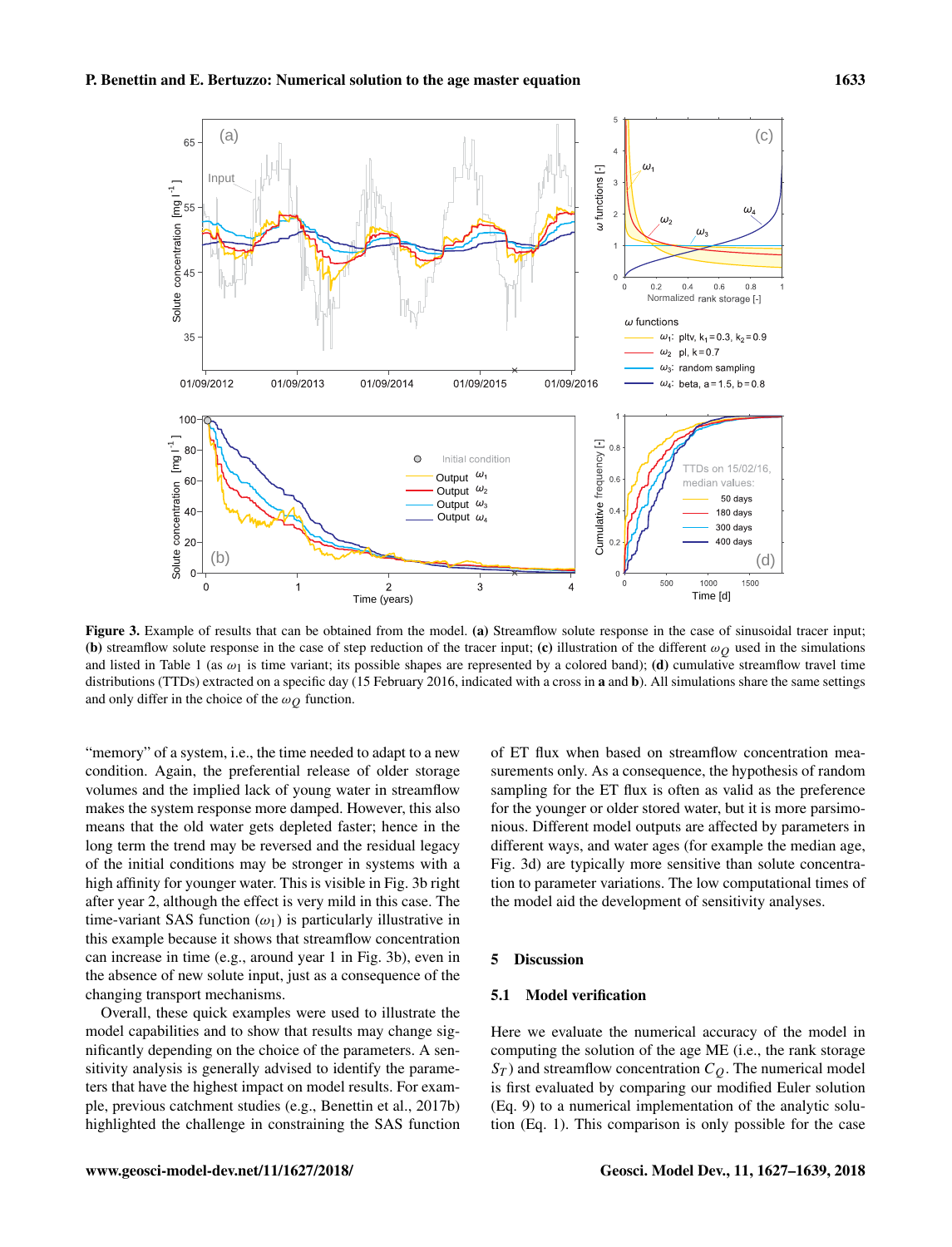<span id="page-7-0"></span>

Figure 4. Numerical errors on the storage age distribution (a) and on streamflow concentration (b) as a function of the aggregation time step. The error time series are summarized through their standard deviation (SD). Each plot shows the performance of two different numerical schemes: classic Euler forward (EF) and modified Euler forward (EF<sup>∗</sup>, which is the default model version). The EF<sup>∗</sup> implementation shows significant improvements with respect to EF in the accuracy of streamflow concentration.

of random sampling (see Sect. [2.4\)](#page-3-2), as no analytic solution is usually available for other transport schemes. Then, the comparison is made for other shapes of the SAS function, approximating the true solution with a higher-order implementation of Eq. [\(8\)](#page-3-3). As in Sect. [4,](#page-5-1) comparisons are made on the example dataset, using daily average fluxes and the sinusoidal tracer input concentration.

For the RS comparison, the analytic solution was obtained by implementing Eq. [\(7\)](#page-3-1) at a daily scale, considering that fluxes are piecewise constant while the storage is piecewise linear during the time step. The numerical solution for the RS was obtained by setting both  $\Omega_O$  and  $\Omega_{ET}$  as power laws with parameters  $k<sub>O</sub> = k<sub>ET</sub> = 1$ . The numerical model was run for eight different aggregation time steps h: 1, 2, 3, 4, 6, 8, 12 and 24 h. For each run, the resulting streamflow concentration and one rank storage (corresponding to the end of day 2745) were used for comparison with the analytic solution. Models were run for 8 years using 4 years of spinup. To allow direct comparisons across different aggregation time steps, streamflow concentrations were extracted at the end of each day, resulting in eight different time series (one per h) of 2920 elements. The time series were then normalized by the mean and standard deviation of the analytic solution. A time series of model errors on streamflow concentration ( $\text{err}_{C_Q}$ ) was finally obtained from the difference between the analytic and the numerical (normalized) solutions. The rank storage was evaluated on the entire age domain every 24 h (again, to allow comparisons across different time steps). To avoid comparisons between cumulative functions, the rank storage was used to compute the storage age probability density function  $p<sub>S</sub>$  (see Sect. [2.1\)](#page-1-0). The errors on  $p<sub>S</sub>$  were obtained from the difference between the analytic and the numerical solutions. In this case, the error time series  $(\text{err}_{p_S})$  consists, for each of the eight aggregation time steps, of 2745 elements. For additional comparisons, the performance of our numerical implementation (EF<sup>\*</sup>) was compared to the classic implementation of the forward Euler scheme (EF, i.e., Eq. [\(10\)](#page-4-3) with  $e[i] = 0$ ). Results are obtained for four different values of the initial storage  $S_0$ : 300, 500, 1000 and 2000 mm. The standard deviations of  $err_{p_S}$  and  $err_{C_Q}$  are shown in Fig. [4](#page-7-0) as a function of the aggregation time step. The EF and EF<sup>∗</sup> implementations almost have the same error on  $p<sub>S</sub>$ , indicating that accounting for the event water does not have a major impact on the overall solution of the age ME. However, as different ages do not contribute equally to streamflow, the event water can have a larger impact on streamflow concentration. This is evident in the performance on  $\text{err}_{C_Q}$ , where the modified EF<sup>\*</sup> implementation is about 1 order of magnitude more accurate than the classic Euler scheme. The error is on average smaller than  $10^{-2}$  the variance of the  $C_Q$  signal, which is lower than most measurement errors. The performance on  $\text{err}_{C_Q}$  also shows that the errors tend to grow with decreasing values of the mean storage, i.e., when the storage gets depleted (or filled) faster. The error of the EF<sup>\*</sup> scheme shows a good stability. This is not surprising as the RS case resembles a linear reservoir (see Sect. [2.4\)](#page-3-2) with a coefficient  $c$  approximately equal to the mean ratio between the fluxes and the storage  $\langle J/S \rangle$  during a time step. The stability condition for the Euler forward scheme in the case of a linear reservoir requires that  $c < 2/h$  (no fast decay). In typical hydrologic applications, fluxes are usually much smaller than the storage; hence  $\langle J/S \rangle \ll 1/h$  and the EF solution is stable.

Results show that the numerical implementation of the ME is satisfactory for the RS solution in terms of both accuracy and stability. However, solutions other than the RS case may be more challenging owing to the nonuniform age selection played by the outflows. For this reason, we tested power-law SAS functions (Eq. [6\)](#page-3-0) with different values of the exponent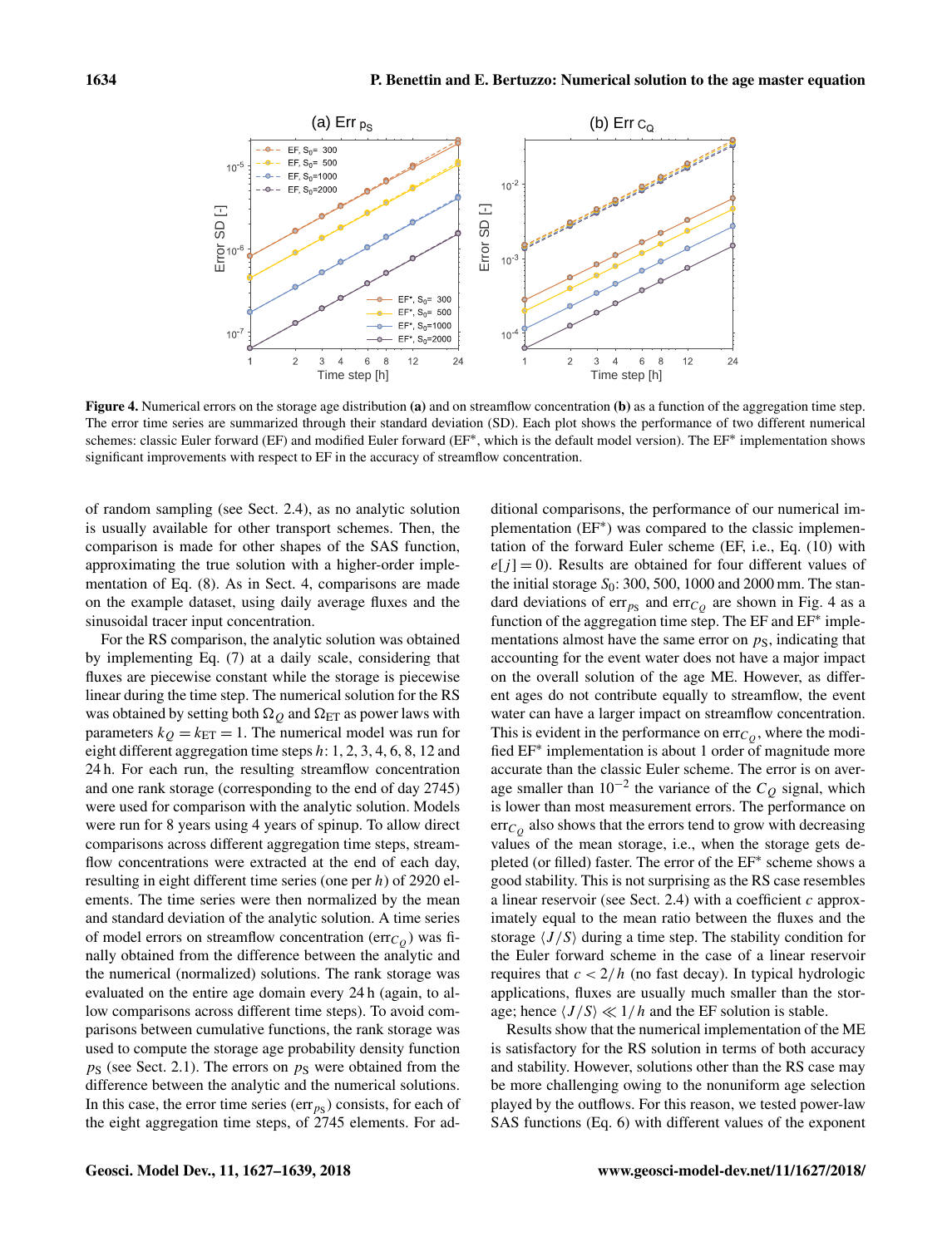<span id="page-8-0"></span>

Figure 5. Solute concentration (C<sub>O</sub>) time series obtained from power-law SAS functions with parameter S<sub>0</sub> = 1000 and parameter k ∈ [0.2, 3.0], using a 24 h time step (a). The time series are rather different, as they are progressively more lagged and damped for increasing values of k. The difference with the higher-order solution forms the residual time series  $(b, \text{same scale as a})$ . Residuals are overall limited and they do not cumulate during the 8-year simulation.

k: 0.2, 0.3, 0.5, 0.7, 1, 1.2, 1.5, 2 and 3. The same exponent was used each time for both  $\Omega_O$  and  $\Omega_{ET}$ . The model was run with a fixed initial storage  $S_0 = 1000$ , for the same timespan and aggregation time steps as in the RS case, and the performance was again evaluated in terms of  $err_{ps}$  and  $\text{err}_{C_Q}$ . Given the lack of analytical solutions, we approximated the true solution by using a higher-order implementation (built-in MATLAB solver "ode113"; [Shampine and](#page-12-7) [Reichelt,](#page-12-7) [1997\)](#page-12-7) for Eq. [\(8\)](#page-3-3). An example of the  $C<sub>O</sub>$  time series obtained from the different values of k for  $h = 24$  h is reported in Fig. [5.](#page-8-0) The  $C_Q$  time series are rather different, being progressively more lagged and damped for increasing values of  $k$ . Although the residual with respect to the higherorder solution can occasionally be up to  $1.3 \text{ mg L}^{-1}$ , it is on average very low compared to the signal. Thus in this case the accuracy of the model is satisfactory even for  $h = 24$  h. Note that for this dataset, the parameters of the SAS function  $(k = 0.2$  and  $S_0 = 1000$  imply that 30% of the input, on average, becomes output during the same day. The residuals are overall low and do not accumulate during the 8-year simulation, suggesting that even the 24 h simulation is stable. The performance on  $C<sub>O</sub>$  was further evaluated in the same way as for the RS case: we normalized the concentration signals and obtained the error time series  $\text{err}_{C_Q}$  from the difference with the higher-order solution. Similarly, we computed the errors  $\text{err}_{ps}$  with respect to the higher-order solution for simulation day 2745.

The standard deviations of the errors are shown in Fig. [6](#page-9-0) for different values of  $k$  and aggregation time steps. The errors on  $p<sub>S</sub>$  grow for increasing preference of the SAS functions for the younger stored volumes (lower values of  $k$ ). This indicates that the young water preference is a more challenging numerical condition for the solution of the age ME. This behavior is to be mostly attributed to the errors on the youngest waters in storage. Although we use a modified version of the EF scheme to account for the presence of event water in the outflows (Eq. [10\)](#page-4-3), this approximation has some limitations. In particular, the youngest age in storage  $(e[j])$ is quantified through the SAS function from previous time step; thus it may give rise to errors at the onset of intense storm events. The interpretation of the behavior of the error on  $C<sub>O</sub>$  (Fig. [6b](#page-9-0)) is less straightforward as the errors on the solution  $p<sub>S</sub>$  can be amplified in various ways by the different SAS functions. Errors appear not too dissimilar for  $k$  in the range 0.5–1.2 and they are all reduced by 1 order of magnitude moving from daily to hourly time steps. The more extreme age selections (i.e.,  $k \le 0.3$  and  $k \ge 2$ ) tend to result in higher errors, although the error magnitude remains low (less than 10−<sup>2</sup> the signal variance) and the solution is stable.

These examples suggest that the behavior of the system can be interpreted using a (nonlinear) reservoir analogy. Each individual water parcel can be seen as a depleting reservoir that decreases in time owing to the particular outflow removal (Eq. [8\)](#page-3-3). This removal is mediated by the SAS functions; thus it can become large corresponding to high values of  $\omega(S_T, t)$ , potentially leading to an unstable fast decay. The depletion pattern of the reservoir is rather complex as it is nonlinear and it changes at every time step, but it suggests that very pronounced age selections should be considered carefully and checked for potential numerical instabilities. Note that for illustration purposes the effects of the two power-law SAS function parameters  $k$  and  $S_0$  were presented separately (Figs. [4](#page-7-0) and [6\)](#page-9-0), but they should be considered together as lower storage values may enhance the selection of younger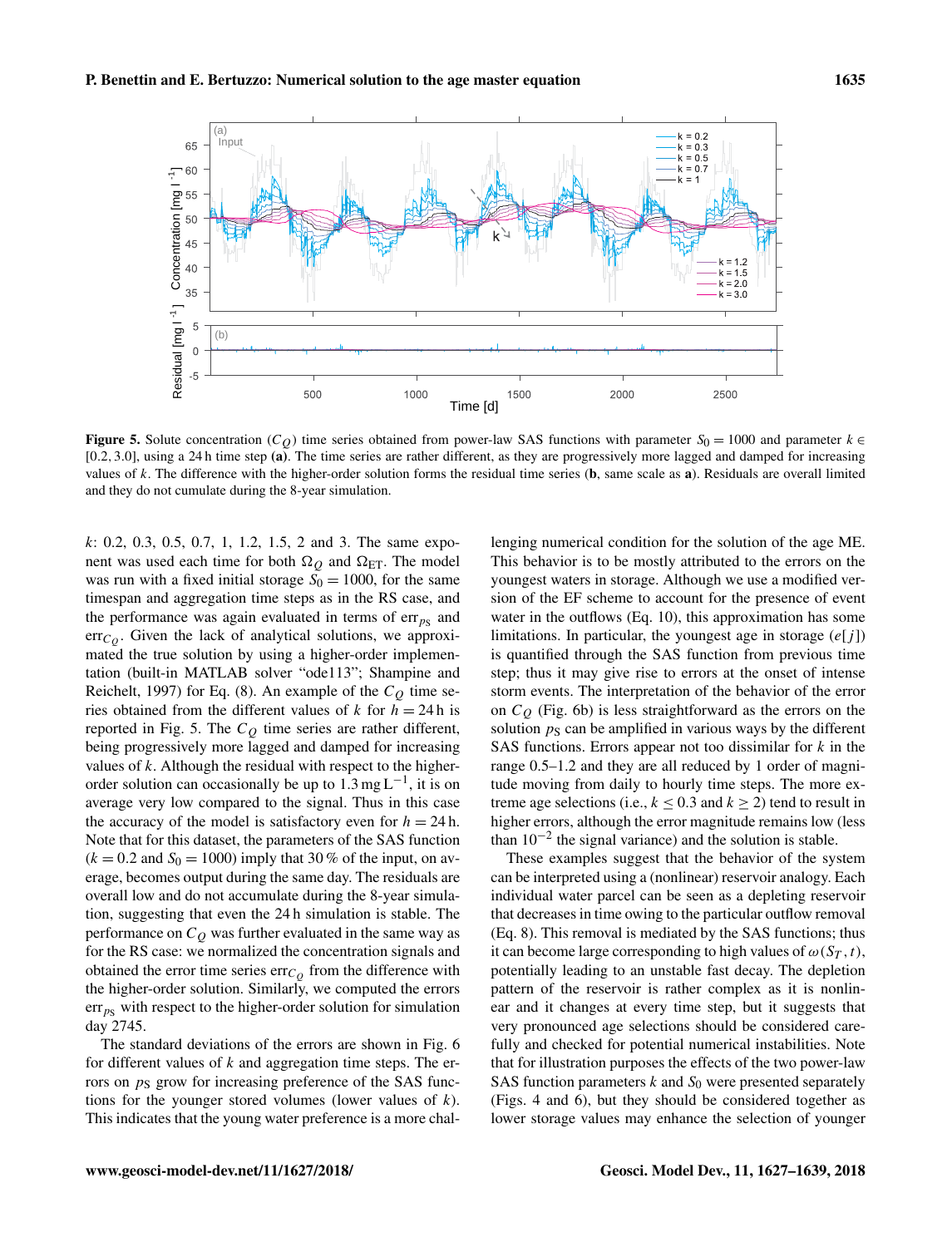<span id="page-9-0"></span>

Figure 6. Numerical errors on the storage age distribution (a) and on streamflow concentration (b) as a function of the aggregation time step. The error time series are summarized through their standard deviation. Each plot shows the model performance for several shapes of the SAS function, parameterized as a power-law distribution with parameter  $k$  (Eq. [6\)](#page-3-0). The color code is the same as in Fig. [5.](#page-8-0) The random-sampling case (i.e.,  $k = 1$ ) is indicated in black and it is equivalent to the curves featuring  $S_0 = 1000$  in Fig. [4.](#page-7-0)

or older waters and increase the numerical errors. The model was tested here for several shapes of the SAS functions on a realistic hydrochemical dataset. Although every dataset is different and it would be impossible to perform a model verification valid for all applications, these results provide some first guidelines as to where the explicit numerical implementation may become critical.

#### 5.2 Model applicability, limitations and perspectives

The model is based on a catchment-scale approach, so it only requires catchment-scale fluxes like precipitation, discharge and evapotranspiration. These fluxes can often be measured (or modeled in the case of ET) without the need for a full hydrologic model. Moreover, the pure SAS function approach implies that, differently from previous approaches (e.g., [Bertuzzo et al.,](#page-10-4) [2013;](#page-10-4) [Benettin et al.,](#page-10-5) [2015a\)](#page-10-5), the transport equations which are solved in the model are completely decoupled from the way fluxes were obtained. This notably reduces the number of involved parameters and it simplifies the applicability of the model to different datasets and contexts. Although more research is needed to classify the expected shapes of the SAS functions based on measurable catchment properties, one can quickly obtain first-order evaluations of solute transport by using SAS functions already tested in the literature (e.g., [van der Velde et al.,](#page-12-4) [2015;](#page-12-4) [Har](#page-11-16)[man,](#page-11-16) [2015;](#page-11-16) [Queloz et al.,](#page-11-17) [2015b;](#page-11-17) [Benettin et al.,](#page-10-0) [2017b;](#page-10-0) [Wilusz et al.,](#page-12-1) [2017\)](#page-12-1) and a reasonable choice of the initial storage  $S_0$ .

The use of an explicit numerical scheme has the potential of greatly reducing the computational times. Short aggregation time steps are generally recommended, especially when testing the affinity for younger storage volumes (e.g., Eq. [\(6\)](#page-3-0) with parameter  $k < 0.3$ ), but in case larger time steps (e.g.,  $h = 24$  h) prove satisfactory, the model can typically run in less than a second on a normal computer. The short computational times make the use of calibration techniques easier and the model structure is directly compatible with the DREAM [\(Vrugt et al.,](#page-12-8) [2009;](#page-12-8) [ter Braak and Vrugt,](#page-12-9) [2008\)](#page-12-9) calibration packages. The model can be made faster by not considering the zero-precipitation times but, as explained in Sect. [3.3,](#page-4-2) this improvement is currently not implemented to keep the model more intuitive.

The model is based on a catchment-scale formulation of transport processes; thus it cannot provide spatial information unless the system is partitioned into a series of spatial compartments (e.g., [Soulsby et al.,](#page-12-10) [2015\)](#page-12-10). Even in this case, one would need to know the fluxes to and from each compartment, hence losing one of the main advantages of the general SAS approach. The catchment-scale nature of the formulation also implies that SAS functions have a conceptual character and they cannot be determined directly from physical properties of the system. Their general shape, however, can be traced back to elementary advection–dispersion processes [\(Benettin et al.,](#page-10-6) [2013\)](#page-10-6) and the mechanistic basis for timevariable SAS functions has recently been highlighted [\(Pangle](#page-11-24) [et al.,](#page-11-24) [2017\)](#page-11-24).

Although the numerical accuracy of the computations has to be evaluated for each different application, Sect. [5.1](#page-6-0) provides some first guidelines to cases in which the numerical accuracy may not be satisfactory. Systems whose storage is quickly depleted by the fluxes are prone to inaccuracies and instabilities. This can happen, for instance, if the system storage is small compared to the fluxes and the SAS functions have a very strong preference for some storage portions. In such cases, higher-order schemes may become desirable. The model package already provides a higher-order solution to Eq. [\(8\)](#page-3-3) (obtained through the MATLAB built-in function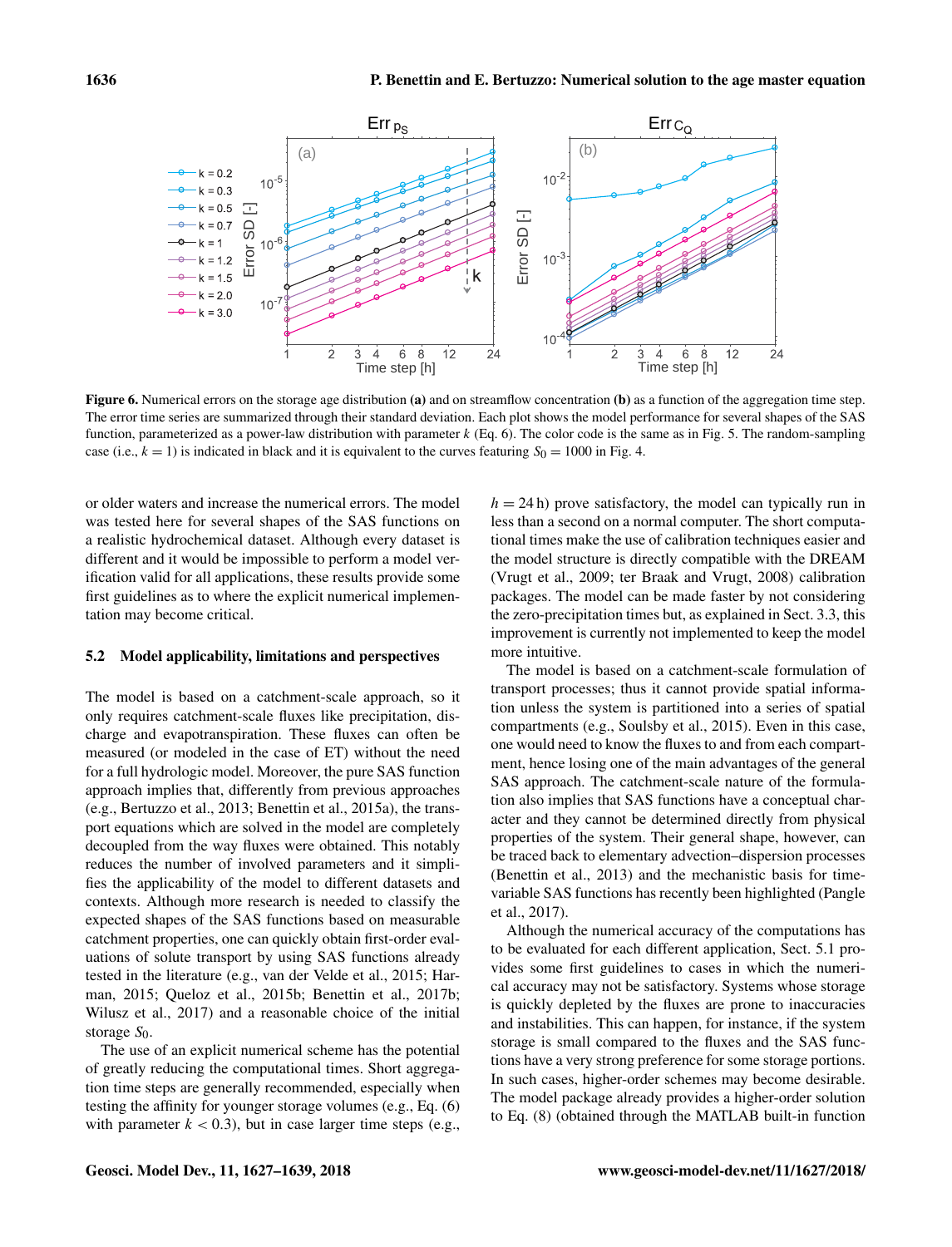"ode113") that can help evaluate the numerical accuracy of the results.

The codes implemented in the *tran*-SAS package can be used to simulate the transport of conservative solutes through a catchment. This represents a first step towards the modeling of large-scale solute transport. Simple reactive transport equations can be easily implemented in the main model routine (Sect. [3.2\)](#page-4-4) using effective formulations that integrate biogeochemical processes across the catchment heterogeneity [\(Rinaldo and Marani,](#page-12-2) [1987\)](#page-12-2). Being based on a travel time formulation of transport, the model is obviously not suited to simulating the circulation of solutes for which the chronology of the inputs and the age of water are irrelevant. For a number of cases of interest, however, both the time of entry into the catchment and the residence time of water within the catchment storage may play an important role in the transport process. Many such examples have been addressed in the literature using a catchment-scale approach, including the case of nitrate export from agricultural catchments [\(Botter et al.,](#page-10-7) [2006;](#page-10-7) [van der Velde et al.,](#page-12-3) [2012\)](#page-12-3), solutes influenced by evapoconcentration effects [\(Queloz et al.,](#page-11-17) [2015b\)](#page-11-17), pesticide transport [\(Bertuzzo et al.,](#page-10-4) [2013;](#page-10-4) [Lutz et al.,](#page-11-25) [2017\)](#page-11-25) and solutes produced by mineral weathering [\(Benettin et al.,](#page-10-5) [2015a\)](#page-10-5). The provided codes are designed to be easy to understand, so that they can be easily customized by the user and adapted to different contexts and applications. The next step is then to adapt the model to real-world problems, for which solutes' nonconservative behavior has to be taken into account.

#### 6 Conclusions

The *tran*-SAS package includes a basic implementation of the age master equation (Eq. [1\)](#page-2-1) using general SAS functions. The codes can be used to simulate the transport of solutes through a catchment and to evaluate water residence times. The package is ready to go and it includes some example data that can be used to test the main model features. The codes are extensively commented on so that they can be edited according to the user's needs. The model is based on a catchment-scale formulation of solute transport and it only relies on measurable data. Main model equations are implemented using an explicit Euler scheme that allows us to reduce computational times. The numerical accuracy of the model was verified on the example data and was shown to be generally satisfactory even at larger (e.g., daily) computation time steps. The most critical cases are those in which the stored water parcels are rapidly removed by the outflows. This situation can occur when the SAS function assumes very high values for some stored water volumes. In such cases, higher-order model implementations (provided within the package) should be used to check the numerical accuracy of the solution. The model allows us to test different SAS functions and evaluate solute transport in the catchment storage and outflows. Applications can be oriented to different catchments and solutes, advancing our ability to understand and model catchment transport processes.

*Code availability.* The current model release, including example data and documentation, is available at https://doi.org[/10.5281/zenodo.1203600.](https://doi.org/10.5281/zenodo.1203600) A maintained GitHub project is available at the following GitHub repository: [https://github.com/pbenettin/tran-SAS.](https://github.com/pbenettin/tran-SAS)

*Competing interests.* The authors declare that they have no conflict of interest.

*Acknowledgements.* The authors thank Andrea Rinaldo and Gianluca Botter for the useful discussions that inspired this work and Damiano Pasetto for support in the numerical implementation of the model equations. Paolo Benettin thanks the ENAC school at EPFL for financial support.

Edited by: Jeffrey Neal Reviewed by: three anonymous referees

#### References

- <span id="page-10-6"></span>Benettin, P., Rinaldo, A., and Botter, G.: Kinematics of age mixing in advection-dispersion models, Water Resour. Res., 49, 8539– 8551, https://doi.org[/10.1002/2013WR014708,](https://doi.org/10.1002/2013WR014708) 2013.
- <span id="page-10-5"></span>Benettin, P., Bailey, S. W., Campbell, J. L., Green, M. B., Rinaldo, A., Likens, G. E., McGuire, K. J., and Botter, G.: Linking water age and solute dynamics in streamflow at the Hubbard Brook Experimental Forest, NH, USA, Water Resour. Res., 51, 9256– 9272, https://doi.org[/10.1002/2015WR017552,](https://doi.org/10.1002/2015WR017552) 2015a.
- <span id="page-10-1"></span>Benettin, P., Rinaldo, A., and Botter, G.: Tracking residence times in hydrological systems: forward and backward formulations, Hydrol. Proc., 29, 5203–5213, https://doi.org[/10.1002/hyp.10513,](https://doi.org/10.1002/hyp.10513) 2015b.
- <span id="page-10-3"></span>Benettin, P., Bailey, S. W., Rinaldo, A., Likens, G. E., McGuire, K. J., and Botter, G.: Young runoff fractions control streamwater age and solute concentration dynamics, Hydrol. Proc., 31, 2982– 2986, https://doi.org[/10.1002/hyp.11243,](https://doi.org/10.1002/hyp.11243) 2017a.
- <span id="page-10-0"></span>Benettin, P., Soulsby, C., Birkel, C., Tetzlaff, D., Botter, G., and Rinaldo, A.: Using SAS functions and high resolution isotope data to unravel travel time distributions in headwater catchments, Water Resour. Res., 53, 1864–1878, https://doi.org[/10.1002/2016WR020117,](https://doi.org/10.1002/2016WR020117) 2017b.
- <span id="page-10-4"></span>Bertuzzo, E., Thomet, M., Botter, G., and Rinaldo, A.: Catchment-scale herbicides transport: Theory and application, Adv. Water Resour., 52, 232–242, https://doi.org[/10.1016/j.advwatres.2012.11.007,](https://doi.org/10.1016/j.advwatres.2012.11.007) 2013.
- <span id="page-10-2"></span>Botter, G.: Catchment mixing processes and travel time distributions, Water Resour. Res., 48, W05545, https://doi.org[/10.1029/2011WR011160,](https://doi.org/10.1029/2011WR011160) 2012.
- <span id="page-10-7"></span>Botter, G., Settin, T., Marani, M., and Rinaldo, A.: A stochastic model of nitrate transport and cycling at basin scale, Water Resour. Res., 42, W04415, https://doi.org[/10.1029/2005WR004599,](https://doi.org/10.1029/2005WR004599) 2006.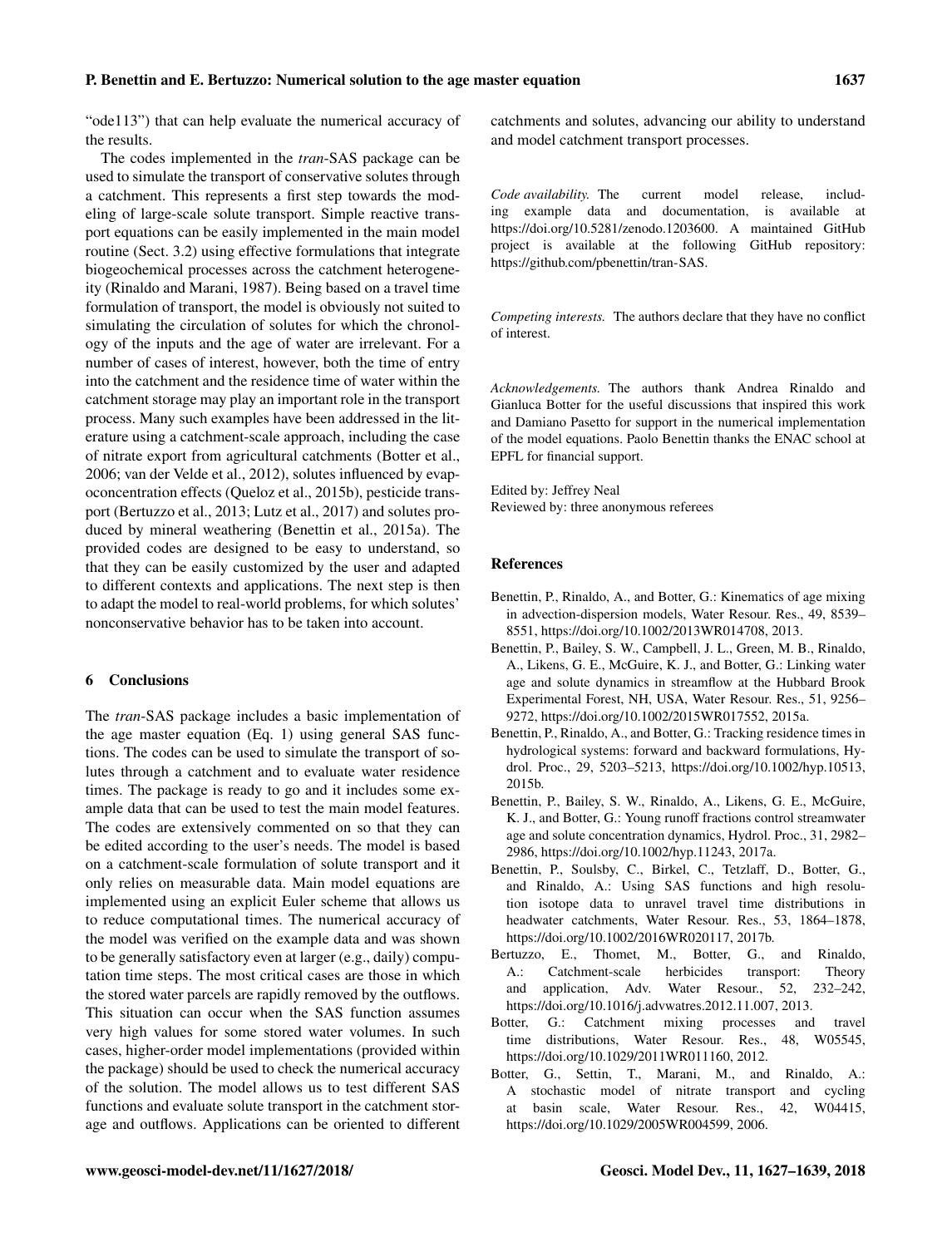- <span id="page-11-11"></span>Botter, G., Bertuzzo, E., Bellin, A., and Rinaldo, A.: On the Lagrangian formulations of reactive solute transport in the hydrologic response, Water Resour. Res., 41, W04008, https://doi.org[/10.1029/2004WR003544,](https://doi.org/10.1029/2004WR003544) 2005.
- <span id="page-11-13"></span>Botter, G., Bertuzzo, E., and Rinaldo, A.: Catchment residence and travel time distributions: The master equation, Geophys. Res. Lett., 38, L11403, https://doi.org[/10.1029/2011GL047666,](https://doi.org/10.1029/2011GL047666) 2011.
- <span id="page-11-22"></span>Calabrese, S. and Porporato, A.: Linking age, survival, and transit time distributions, Water Resour. Res., 51, 8316–8330, https://doi.org[/10.1002/2015WR017785,](https://doi.org/10.1002/2015WR017785) 2015.
- <span id="page-11-10"></span>Cvetkovic, V. and Dagan, G.: Transport of kinetically sorbing solute by steady random velocity in heterogeneous porous formations, J. Fluid Mech., 265, 189–215, https://doi.org[/10.1017/S0022112094000807,](https://doi.org/10.1017/S0022112094000807) 1994.
- <span id="page-11-6"></span>Danesh-Yazdi, M., Foufoula-Georgiou, E., Karwan, D. L., and Botter, G.: Inferring changes in water cycle dynamics of intensively managed landscapes via the theory of time-variant travel time distributions, Water Resour. Res., 52, 7593–7614, https://doi.org[/10.1002/2016WR019091,](https://doi.org/10.1002/2016WR019091) 2016.
- <span id="page-11-20"></span>Danesh-Yazdi, M., Botter, G., and Foufoula-Georgiou, E.: Timevariant Lagrangian transport formulation reduces aggregation bias of water and solute mean travel time in heterogeneous catchments, Geophys. Res. Lett., 44, 4880–4888, https://doi.org[/10.1002/2017GL073827,](https://doi.org/10.1002/2017GL073827) 2017.
- <span id="page-11-7"></span>Destouni, G., Persson, K., Prieto, C., and Jarsjö, J.: General Quantification of Catchment-Scale Nutrient and Pollutant Transport through the Subsurface to Surface and Coastal Waters, Environ. Sci. Technol., 44, 2048–2055, https://doi.org[/10.1021/es902338y,](https://doi.org/10.1021/es902338y) 2010.
- <span id="page-11-19"></span>Drever, M. C. and Hrachowitz, M.: Migration as flow: using hydrological concepts to estimate the residence time of migrating birds from the daily counts, Methods Ecol. Evol., 8, 1146–1157, https://doi.org[/10.1111/2041-210X.12727,](https://doi.org/10.1111/2041-210X.12727) 2017.
- <span id="page-11-16"></span>Harman, C. J.: Time-variable transit time distributions and transport: Theory and application to storage-dependent transport of chloride in a watershed, Water Resour. Res., 51, 1–30, https://doi.org[/10.1002/2014WR015707,](https://doi.org/10.1002/2014WR015707) 2015.
- <span id="page-11-18"></span>Harman, C. J., Ward, A. S., and Ball, A.: How does reachscale stream-hyporheic transport vary with discharge? Insights from rSAS analysis of sequential tracer injections in a headwater mountain stream, Water Resour. Res., 52, 7130–7150, https://doi.org[/10.1002/2016WR018832,](https://doi.org/10.1002/2016WR018832) 2016.
- <span id="page-11-3"></span>Hrachowitz, M., Fovet, O., Ruiz, L., and Savenije, H. H. G.: Transit time distributions, legacy contamination and variability in biogeochemical  $1/f^{\alpha}$  scaling: how are hydrological response dynamics linked to water quality at the catchment scale?, Hydrol. Proc., 29, 5241–5256, https://doi.org[/10.1002/hyp.10546,](https://doi.org/10.1002/hyp.10546) 2015.
- <span id="page-11-9"></span>Hrachowitz, M., Benettin, P., Breukelen, B. M. V., Fovet, O., Howden, N. J. K., Ruiz, L., Velde, Y. V. D., and Wade, A. J.: Transit times –the link between hydrology and water quality at the catchment scale, WIRES Water, 3, 629–657, https://doi.org[/10.1002/wat2.1155,](https://doi.org/10.1002/wat2.1155) 2016.
- <span id="page-11-2"></span>Jackson, B., Wheater, H., Wade, A., Butterfield, D., Mathias, S., Ireson, A., Butler, A., McIntyre, N., and Whitehead, P.: Catchment-scale modelling of flow and nutrient transport in the Chalk unsaturated zone, Ecol. Model., 209, 41–52, https://doi.org[/10.1016/j.ecolmodel.2007.07.005,](https://doi.org/10.1016/j.ecolmodel.2007.07.005) 2007.
- <span id="page-11-4"></span>Kauffman, S. J., Royer, D. L., Chang, S., and Berner, R. A.: Export of chloride after clear-cutting in the Hub-

bard Brook sandbox experiment, Biogeochemistry, 63, 23–33, https://doi.org[/10.1023/A:1023335002926,](https://doi.org/10.1023/A:1023335002926) 2003.

- <span id="page-11-15"></span>Kim, M., Pangle, L. A., Cardoso, C., Lora, M., Volkmann, T. H. M., Wang, Y., Harman, C. J., and Troch, P. A.: Transit time distributions and StorAge Selection functions in a sloping soil lysimeter with time-varying flow paths: Direct observation of internal and external transport variability, Water Resour. Res., 52, 7105–7129, https://doi.org[/10.1002/2016WR018620,](https://doi.org/10.1002/2016WR018620) 2016.
- <span id="page-11-25"></span>Lutz, S. R., Velde, Y. V. D., Elsayed, O. F., Imfeld, G., Lefrancq, M., Payraudeau, S., and van Breukelen, B. M.: Pesticide fate on catchment scale: conceptual modelling of stream CSIA data, Hydrol. Earth Syst. Sci., 21, 5243–5261, https://doi.org[/10.5194/hess-21-5243-2017,](https://doi.org/10.5194/hess-21-5243-2017) 2017.
- <span id="page-11-8"></span>Maher, K.: The role of fluid residence time and topographic scales in determining chemical fluxes from landscapes, Earth Planet. Sc. Lett., 312, 48–58, https://doi.org[/10.1016/j.epsl.2011.09.040,](https://doi.org/10.1016/j.epsl.2011.09.040) 2011.
- <span id="page-11-21"></span>Maloszewski, P. and Zuber, A.: Principles and practice of calibration and validation of mathematical models for the interpretation of environmental tracer data in aquifers, Adv. Water Resour., 16, 173–190, https://doi.org[/10.1016/0309-1708\(93\)90036-F,](https://doi.org/10.1016/0309-1708(93)90036-F) 1993.
- <span id="page-11-23"></span>Martin, C., Aquilina, L., Gascuel-Odoux, C., Molénat, J., Faucheux, M., and Ruiz, L.: Seasonal and interannual variations of nitrate and chloride in stream waters related to spatial and temporal patterns of groundwater concentrations in agricultural catchments, Hydrol. Proc., 18, 1237–1254, https://doi.org[/10.1002/hyp.1395,](https://doi.org/10.1002/hyp.1395) 2004.
- <span id="page-11-12"></span>McGuire, K. J. and McDonnell, J. J.: A review and evaluation of catchment transit time modeling, J. Hydrol., 330, 543–563, https://doi.org[/10.1016/j.jhydrol.2006.04.020,](https://doi.org/10.1016/j.jhydrol.2006.04.020) 2006.
- <span id="page-11-0"></span>McGuire, K. J. and McDonnell, J. J.: Hydrological connectivity of hillslopes and streams: Characteristic time scales and nonlinearities, Water Resour. Res., 46, W10543,https://doi.org[/10.1029/2010WR009341,](https://doi.org/10.1029/2010WR009341) 2010.
- <span id="page-11-1"></span>McMillan, H., Tetzlaff, D., Clark, M., and Soulsby, C.: Do timevariable tracers aid the evaluation of hydrological model structure? A multimodel approach, Water Resour. Res., 48, W05501, https://doi.org[/10.1029/2011WR011688,](https://doi.org/10.1029/2011WR011688) 2012.
- <span id="page-11-5"></span>Oda, T., Asano, Y., and Suzuki, M.: Transit time evaluation using a chloride concentration input step shift after forest cutting in a Japanese headwater catchment, Hydrol. Proc., 23, 2705–2713, https://doi.org[/10.1002/hyp.7361,](https://doi.org/10.1002/hyp.7361) 2009.
- <span id="page-11-24"></span>Pangle, L. A., Kim, M., Cardoso, C., Lora, M., Meira Neto, A. A., Volkmann, T. H. M., Wang, Y., Troch, P. A., and Harman, C. J.: The mechanistic basis for storage-dependent age distributions of water discharged from an experimental hillslope, Water Resour. Res., 53, 2733–2754, https://doi.org[/10.1002/2016WR019901,](https://doi.org/10.1002/2016WR019901) 2017.
- <span id="page-11-14"></span>Queloz, P., Bertuzzo, E., Carraro, L., Botter, G., Miglietta, F., Rao, P., and Rinaldo, A.: Transport of fluorobenzoate tracers in a vegetated hydrologic control volume: 1. Experimental results, Water Resour. Res., 51, 2773-2792, https://doi.org[/10.1002/2014WR016433,](https://doi.org/10.1002/2014WR016433) 2015a.
- <span id="page-11-17"></span>Queloz, P., Carraro, L., Benettin, P., Botter, G., Rinaldo, A., and Bertuzzo, E.: Transport of fluorobenzoate tracers in a vegetated hydrologic control volume: 2. Theoretical inferences and modeling, Water Resour. Res., 51, 2793–2806, https://doi.org[/10.1002/2014WR016508,](https://doi.org/10.1002/2014WR016508) 2015b.